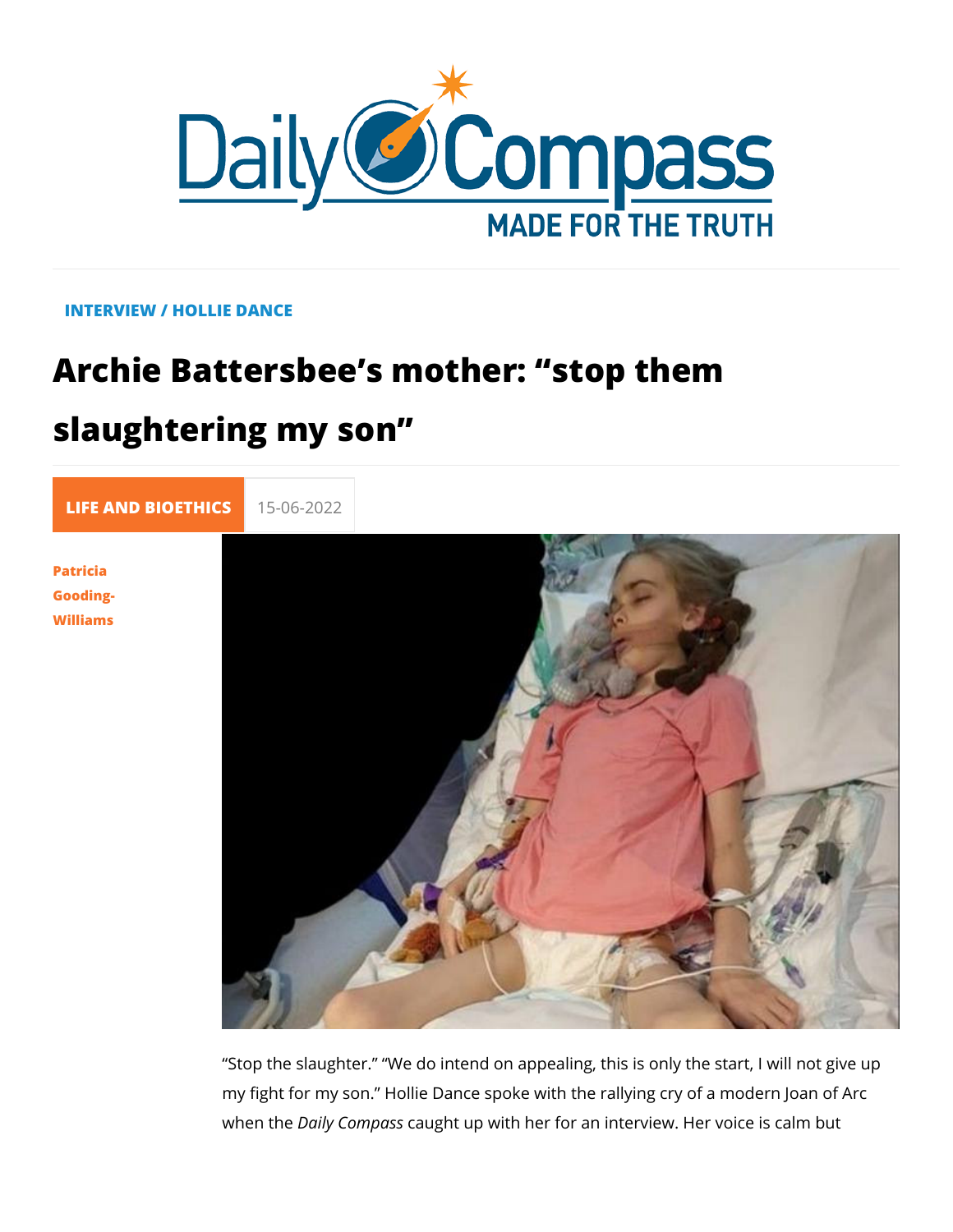there s unflinching resolve in her response to the High Court s June, coldly communicated by email, hours earlier, which give medical professionals at the Royal London Hospital to cease to Archie Battersbee , her youngest son.

[Archie Battersbee has been at the centre of a](https://newdailycompass.com/en/archie-another-victim-of-best-interests)  $H$ between the spi doctors treating him who say his life support should be discon who want his treatment to continue. The sentence issued by M Archie s best interests, focused primarily on there being no ho lack of quality of life: If Archie remains on mechanical ventil him is sudden death and the prospects of recovery are nil," "H and his brain damage is irrecoverable. "His position is not goi

Hollie on the other chaimds the medical profession and UK legal combined have failed to protect Archie s right to life. In this  $\epsilon$ Daily Compsahses explains her misgivings concerning Archie s tre London Hospital and the legal battle she intends to continue f

Archie Battersbee is not the first end of life case to reach the is it about these cases that make it so difficult for the family The problem is twofold: the way these cases are conducted in definition of death. In Archie s case, he has been declared, h based on an MRI scan. This doesn t fit the legal criteria for di the case, the judge listened exclusively to the doctors and the Whereas, the evidence we provided from an US-based doctor, expert on brain death with a CV 37 pages long, was totally dis any medical knowledge, and instead of asking for a second opi to understand the evidence, she backed the doctors. It was mo seem able to think for herself. She did make the effort to come Archie, but she spent only 30 seconds in his room, never appr me for about 30 minutes and then spent an hour and a half wit court appointed guardian who was supposed to be impartial an interests, went on holiday before the sentence was released. She court at every hearing with the lawyers and doctors representi ate lunch with them. I would have thought that was a conflict of didn t seem to care about Archie. She was adamant Archie sho

Mrs Justice Arbuthnot wrote in her statement, 'I find that Arch on May 31 2022, which was shortly after the MRI scans taken t anything happen in these two weeks, after his so called death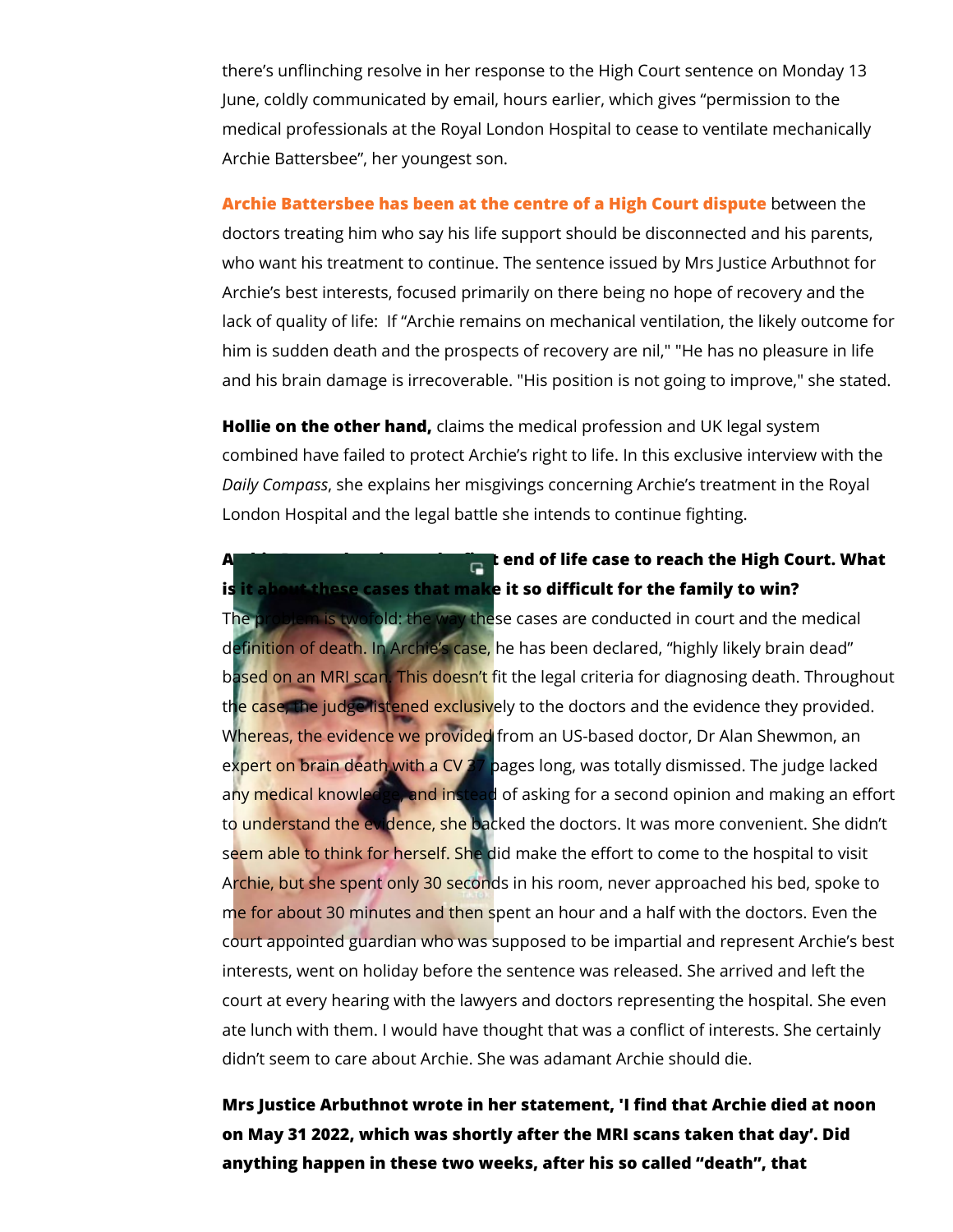## **confounds that statement?**

I don't know how they can say Archie is dead. He is holding his blood pressure, his temperature, his heart rate, he assimilates food, passes stools and urinates. He's already fought off one infection and at the moment is fighting off sepsis which he contracted in hospital because the hygiene is so bad. He's got muscle tone, he holds my hand and opens his eyes although he's very drowsy because of the sedatives. There are even variations to his blood pressure and heart beat when he receives visitors. I've never heard of a corpse doing that.

**The State state is state state in State State i** senter **a** state **i** senter **an** MRI test and that is 'likely' to be dead, is not good enough. This is believed to be **the first time that someone has been declared 'likely' to be dead based on an MI <b>E Is the something about** Archie's case that explains the doctors **resolve to withdraw his life support?** 

I think is hospital knows it's messed up and they don't want to be found out. They received incorrect information at the start. They thought Archie had been without oxygen for 40 minutes instead it was only for 3 minutes. I gave him CPR straight away. As Archie is a good athlete, they thought they had the perfect organ donor and there was no point giving him treatment. When I told them Archie was not on the donor list, they started to get worried. When Archie had his accident, he was taken first to the local hospital in Southend. His heart beat was regular, he was trying to breathe on his own, he opened his eyes. He was intentionally referred to the Royal London Hospital because Southend could not provide the specialised treatment he required. They were convinced Archie could make a recovery. But not only did the Royal London not give him treatment they are starving him. He's lost more than two stone in 8 weeks.

## **In your statement, you said, 'we do intend on appealing, this is only the start, I will not give up my fight for my son.' Does this mean you intend to change the way you will fight the next legal battle?**

We will be asking more medical questions this time. Why is Archie still being sedated? Why didn't Archie have two scans, instead of one, as prescribed by the medical code of practice? Why when we asked for blood tests to be done privately, they immediately flushed out Archie with 9 bags of fluid? Why did the brain scan referred to have only 8 teeth when Archie has 13 teeth? And why were another child's medical records with it and the scan was unnamed? Why was it stated that 10% brain necrosis is irreversible when there is evidence it isn't? Our specialist said he had never seen a case like Archie fail the neurological tests, was he on muscle relaxing drugs that influenced the result? Why are all end of life cases decided on day 3 of the child's recovery in hospital? Why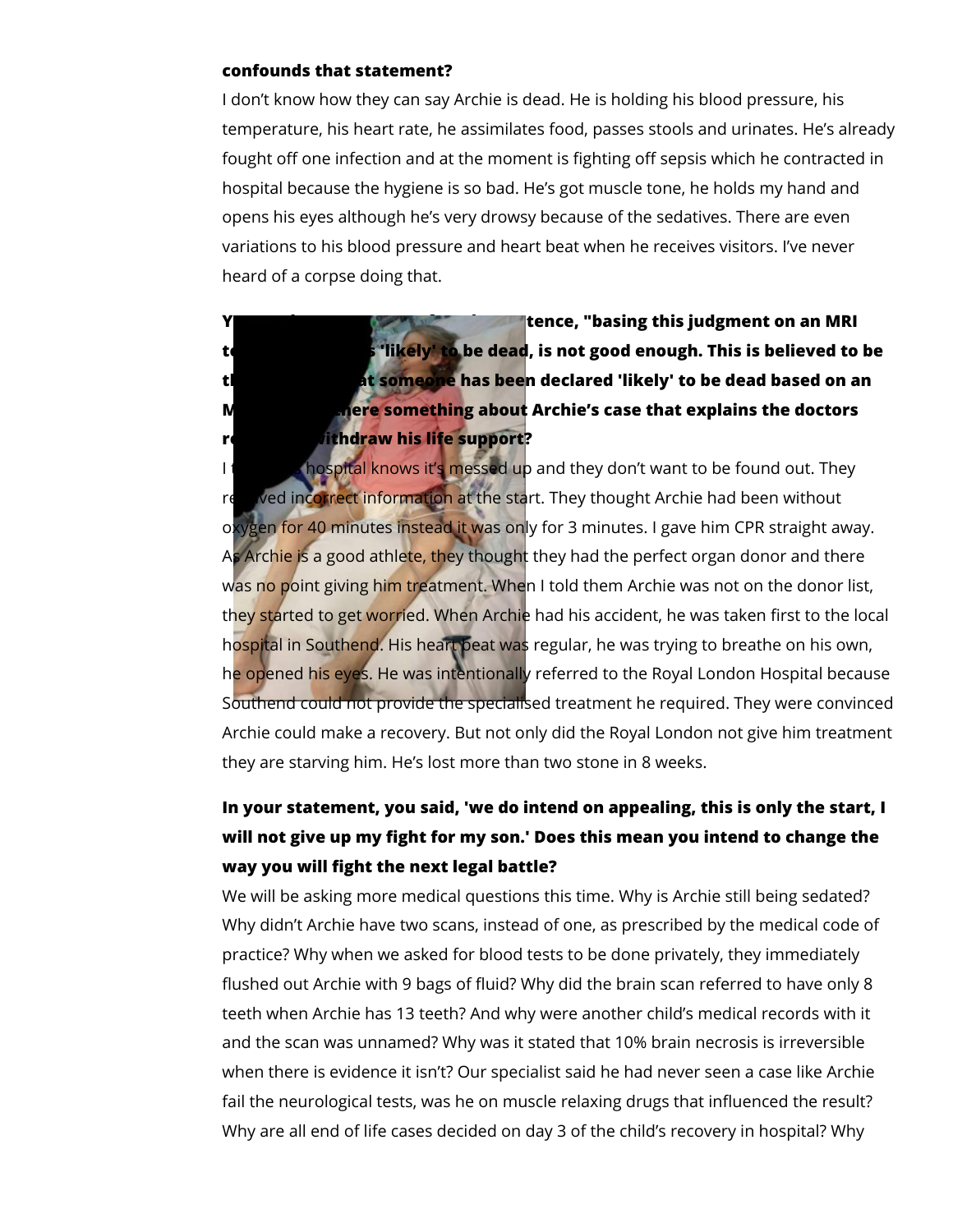were we denied a second opinion? We are ready for battle and hospital s biggest fight ever.

Since the beginning you have  $s$  and  $\delta$  dus twil it I wont accept he should go. Yet, the judge has excluded any reason to hope for improv mentions pleasure in life as a determining factor in her senter say about this?

God s way means all the moral, legal and medical questions ha properly. Perhaps, Archie might only last a month with the rigl everything that could have been done was done to save him. It come to terms with that. How can the judge say he is dead when been given a chance to recovelery With syt dened him, remove his me see what he can do? The quality of care in this hospital is sha The floors are washed every two days and the surfaces are no which cubicle children are put in to die. If the child is in the r they are on a death sentence. As for pleasure in life, you don healthy human being to experience pleasure. Archie has a disa life, he s a very happy person.

The judge presents Archie s death sentence as if it were a ber Was the family consulted about their preference? No, from the start our requests have never been taken into ace wonder if the hospital is trying to provoke a cardiac arrest. Ar doses of potassium which interferes with his heart beat. They

won t be resuscitated. I am only asking for my son to be given

You mentioned that there are other kids in the London Royal potential death sentences and that this battle now goes beyon all these children . What do you hope to achieve? Many parents don t challenge the doctors. Instead they need t rights as parents. I ve had parents tell me they regret having want to show these parents you can fight for your rights. I want question the doctors and do their own research. Doctors make isn t exactle Timetion of brain death has been proveth to law inad needs to be changed.

Has your Christian faith been a source of strength for you? During this stressful period, my faith has been soothing and comso many people are praying gives me strength. This is a fitgatfig [for all human](https://newdailycompass.com/en/archie-battersbee-conversion-also-changes-the-fight-for-life) beings